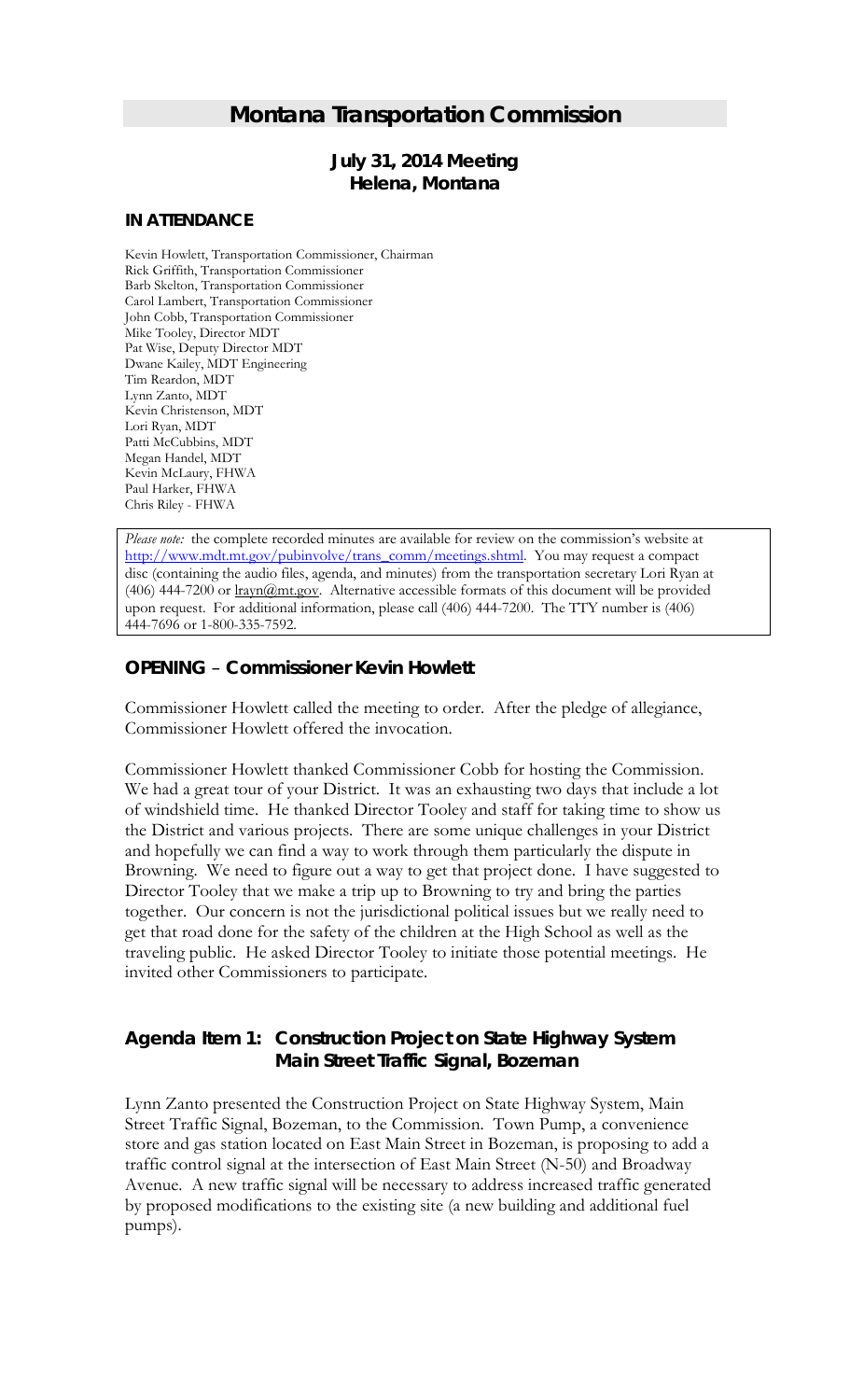The City of Bozeman has given preliminary approval for improvements at this location. Additionally, MDT headquarters and Butte District staff have reviewed and concur with the recommended improvements.

Town Pump will provide 100 percent of project funding and will be required to complete MDT's design review and approval process (to ensure that all work complies with MDT design standards).

*Summary.* Town Pump, a convenience store and gas station located on East Main Street in Bozeman, is proposing modifications to the state Highway System to accommodate additional traffic generated by future improvements at their existing site. Specifically, Town Pump is proposing installation of a new traffic control signal at the intersection of East Main Street (N-50) and Broadway Avenue in Bozeman.

MDT staff recommends that the Commission approve Town Pump's proposed improvements to East Main Street, pending concurrence of MDT's Chief Engineer.

Commissioner Griffith moved to approve the Construction Project on State Highway System, Main Street Traffic Signal in Bozeman. Commissioner Skelton seconded the motion. All Commissioners voted aye.

The motion passed unanimously.

# *Agenda Item No. 2: Bridge Program Projects Bridge Deck, Rehabilitation and Replacement Projects*

Lynn Zanto presented the Bridge Program Projects, Bridge Deck, Rehabilitation and Replacement Projects to the Commission. MDT's Bridge Bureau reviews bridge conditions statewide and provides recommendations for construction projects to be added to the Bridge Program. At this time, the Bridge Bureau recommends adding the following projects to the program:

### **Bridge Deck Projects**

MT-43 Bridge Decks: This is a bridge preservation project involving deck repair, deck replacement and structure rehabilitation on five bridges between RP 25 and RP 76 on MT-43 (P-46) in Silver Bow and Beaverhead Counties. Three of the bridges span the Big Hole River: in Wisdom, 7 miles NW of Wise River, and 3 miles west of Divide. Another bridge crosses Smart Creek (near the Town of Wise River) and the final bridge crosses the Wise River (also near the Town of Wise River). The total estimated project cost (for all bridge deck projects) is approximately \$3,098,000.

Br Pres Yellowstone Gardiner: This is a deck rehabilitation (or replacement) project for a bridge on US-89 (N-11) that spans the Yellowstone River in Gardiner. The total estimated cost is approximately \$3,162,000.

Br Pres Flathead  $Cr - N$  Wilsall: This is a deck replacement project for a bridge on US-89 (P-59) that crosses Flathead Creek - 1 mile north of Wilsall. The total estimated cost is approximately \$1,378,000.

### **Bridge Rehabilitation Project**

I-90 Yellowstone R Livingston: This project involves minor deck, joint, and bearing work and may include some leveling of bridge approaches. The structures (2) are located on I-90 and cross the Yellowstone River at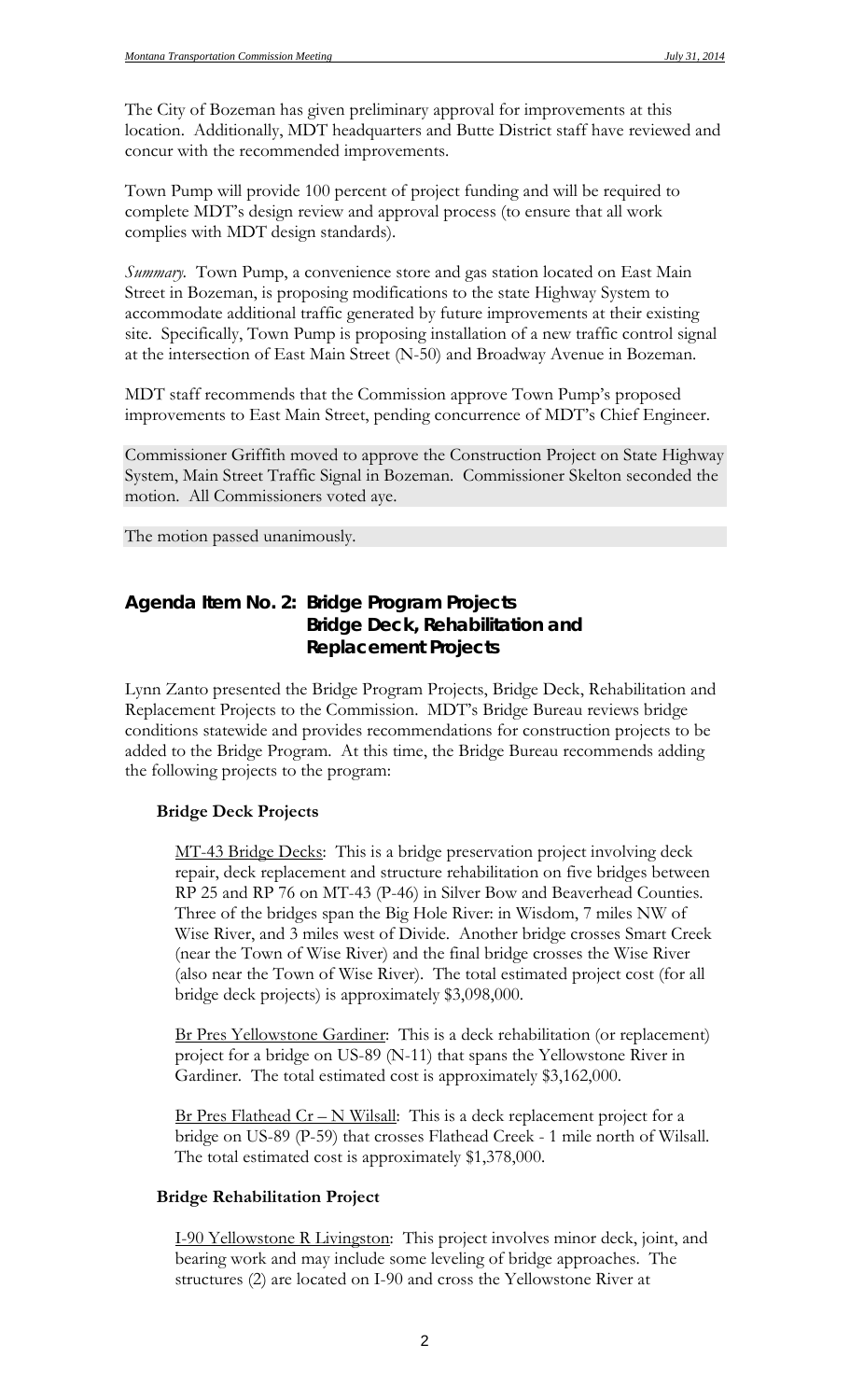Livingston. The total estimated cost (for all rehabilitation work) is approximately \$1,062,000.

# **Bridge Replacement Projects**

Coral  $Cr - 11$  M NE Circle: This is a bridge replacement project for a structure on MT-200 (P-51) that spans Coral Creek - 11 miles NE of Circle. The existing timber bridge is very old and considered structurally deficient. Thus, replacement is the only viable alternative. The total estimated project cost is approximately \$1,239,000.

Beaver Cr – Wibaux, 1M S Wibaux: This project will replace two bridges that cross Beaver Creek on MT-7 (P-27). One structure is on the NE edge of Wibaux and the other is located a mile south of Wibaux. While both bridges will be evaluated as rehabilitation candidates, it is anticipated that replacement will be the appropriate option. The total estimated project cost (for both structures) is approximately \$5,438,000.

*Summary:* MDT is requesting Commission approval for three (3) bridge deck projects, one (1) bridge rehabilitation project, and two (2) bridge replacement projects. The total estimated cost for all projects is approximately \$15,377,000. MDT's Bridge Program will fund these projects with Surface Transportation Program (STPB) and National Highway System (NHPB) funds specifically reserved for bridge work.

The proposed projects are consistent with the goals and objectives identified in the Performance Programming (P3) Process – as well as the policy direction established in TRANPLAN-21. Specifically, roadway system performance and traveler safety will be enhanced with the addition of these projects to the program.

Staff recommends that the Commission approve the addition of these projects to the Bridge Program.

Commissioner Cobb asked if Beaver Creek was for rehabilitation not replacement cost. Lynn Zanto said it will be evaluated for rehabilitation rather than replacement. Commissioner Howlett asked about the sequencing of the bridge projects. We have projects going on all over the state, are they all going to happen at once or are they sequenced? Lynn Zanto said because of the scale and scope they probably won't all be in the same year. Dwane Kailey said we have a multitude of in-state companies as well as out-of-state. We keep a very close eye on the type of work we're doing and try to split the work up. There are certain companies that only do certain types of work, i.e., Hydro Demolition. It is very unique type of work and predominantly comes from contractors out-of-state. So we keep an eye, not only on the multitude of bridges we're doing in a year, but also the type of work that we're doing and try very hard not to overwhelm our contractors. Commissioner Howlett asked about the time frame. Dwane Kailey said we are nominating projects for the tail-end of the TCP, so more likely in 2018-2019.

Commissioner Griffith moved to approve the Bridge Program Projects, Bridge Deck, Rehabilitation and Replacement Projects. Commissioner Skelton seconded the motion. All Commissioners voted aye.

The motion passed unanimously.

# *Agenda Item No. 3: Enhancement Projects on MDT Right of Way*

Lynn Zanto presented the Enhancement Projects on MDT Right of Way to the Commission. The Transportation Commission approves Community Transportation Enhancement Program (CTEP) projects that are located on or adjacent to state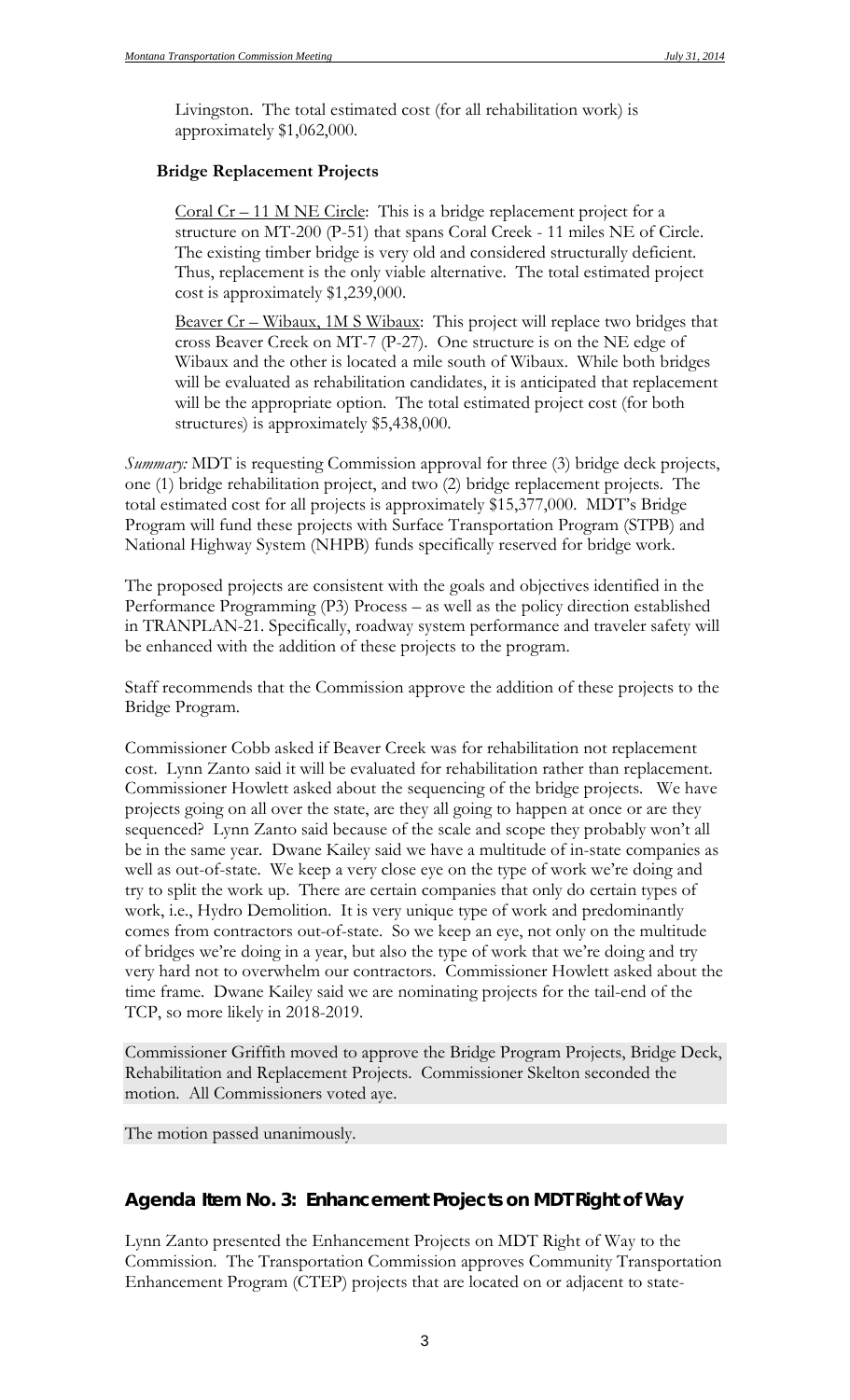designated streets and roads. CTEP projects are funded with the enhancement setaside of the Surface Transportation Program, which is allocated by population to Montana's local and tribal governments. Communities select projects to fund with their allocations and provide the required non-federal match. The program is based on an agreement between MDT and Montana local and tribal governments.

MDT is asking the Commission to approve the CTEP projects listed in Attachment A. These projects meet the criteria set forth for CTEP-funded projects. Additionally, each sponsoring entity has indicated that at the time of application they had sufficient funds on account to adequately fund the entirety of the estimated costs associated with their projects.

*Summary:* MDT is requesting Commission approval for the 15 CTEP projects listed on Attachment A with a total estimated cost of \$2,698,000. Portions of these projects are on or adjacent to state-designated streets and roads. The state will perform a final review of the projects to ensure substantial compliance with project plans, specifications, and estimates.

The proposed projects have been prioritized through the respective local government processes and are consistent with the policy direction established in TRANPLAN-21. Specifically, traveler safety and bike/ped features will be enhanced with the addition of these projects to the CTEP program.

Staff recommends that the Commission approve the addition of the CTEP projects listed on Attachment A to the program.

Commissioner Howlett said he was a little bit confused in looking through this list. The pedestrian/bike path east of Hot Spring estimated cost is \$479,000 but then when you look at the estimated cost detail it is \$42,000. I'm trying to figure out what the cost really is. Lynn Zanto checked her master CTEP list and said the estimated cost is \$479,000. Dwane Kailey said we are asking for approval for these projects to start. With CTEP all we are allowed to do is initiate the initial phase so the \$42,000 figure is the cost of the preliminary engineering portion. The cost you're seeing on the first page is the ultimate cost for construction. So right now you are approving the PE Design Phase of the projects. Lynn Zanto said the \$42,000 cost was for the Thompson Falls project.

Commissioner Howlett said the pedestrian crossing project in Arlee is important; please don't wait two years to put that in. That needs get done expeditiously hopefully before school starts. That is a significant safety risk to those children crossing the road so I would appreciate you trying to expedite that project if at all possible. Dwane Kailey said the funding runs out next year on these CTEP project so we have to have it obligated and moving forward before September 2015. So we will be expediting these projects.

Commissioner Griffith moved to approve the Enhancement Projects on MDT Right of Way. Commissioner Skelton seconded the motion. All Commissioners voted aye.

The motion passed unanimously.

# *Agenda Item No. 4: National Highway System Projects*

Lynn Zanto presented the National Highway System Projects to the Commission. This is where the Arlee Pedestrian Crossing is. The National Highway System (NH) Program finances highway projects to rehabilitate, restore, resurface, and reconstruct non-Interstate routes on the National Highway System. Montana's Transportation Commission allocates NH funds to MDT districts based on system performance. In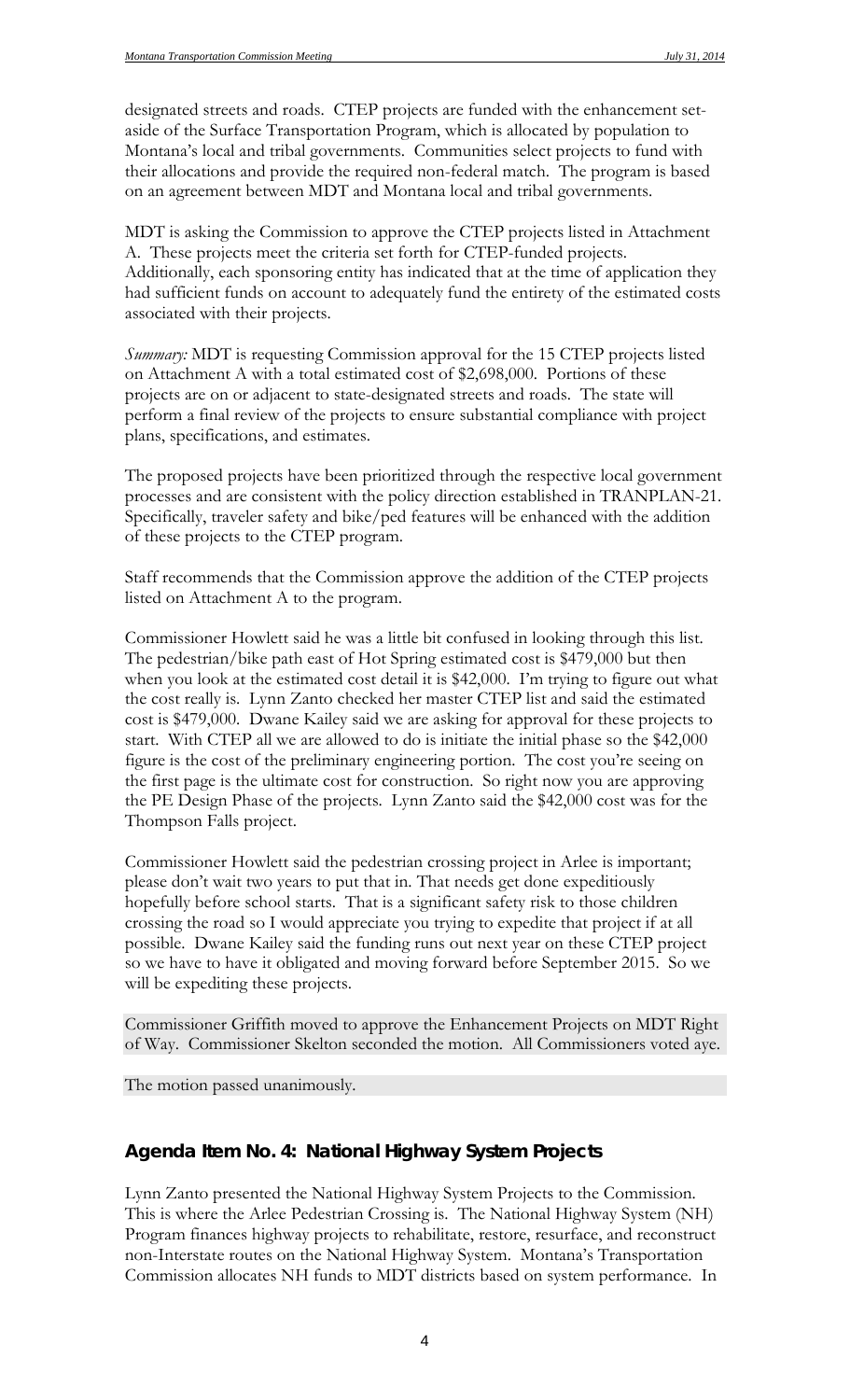response to emerging operational and safety needs, Districts 1 (Missoula) and 4 (Glendive) are advancing the following projects:

### **Arlee Ped Xings**

The Missoula District is proposing to install two rectangular rapid flashing (RRFB) beacons on the northbound portion of US-93 in Arlee. These beacons will help facilitate safer pedestrian crossing of US-93 (NB) where it intersects Morigeau Street and Houle Street in Arlee. The total estimated project cost is approximately \$127,000.

### **MT 200S – Glendive**

The Glendive District is proposing to upgrade 2.6 miles of guardrail on MT-200S (N-57) in Glendive. The project will replace existing cable rail and w-beam rail with box beam from RP 323.3 to RP 325.9. The project will also explore the potential of reducing the amount of guardrail needed by slope flattening within the existing rightof-way. The total estimated project cost is approximately \$455,000.

*Summary:* MDT is asking the Commission to approve two National Highway System projects – a pedestrian crossing improvement project on US-93 in Arlee (in the Missoula District) and a guardrail improvement project on MT-200S in Glendive (Glendive District).

The proposed projects are consistent with the goals and objectives identified in the Performance Programming (P3) Process – as well as the policy direction established in TRANPLAN-21. Specifically, traveler safety and bike/ped opportunities will be enhanced with the addition of these projects to the NH program.

The total estimated cost for both projects is approximately \$582,000, with \$127,000 originating from the Missoula District NH program and \$455,000 from the Glendive District NH program.

Staff recommends that the Commission approve the addition of these projects to the program.

Commissioner Griffith moved to approve the National Highway System Projects. Commissioner Skelton seconded the motion. All Commissioners voted aye.

The motion passed unanimously.

# *Agenda Item No. 5: Speed Limit Recommendation MT 86 – Bridge Canyon*

Dwane Kailey presented the Speed Limit Recommendation for MT 86 – Bridge Canyon to the Commission. We were requested by Gallatin County Commissioners to look at the speeds starting near Bridger Canyon and proceeding up towards Bracket Creek Road. We have reviewed the terrain, the geometrics of the roads, the traveling speeds and the accident history on this route. At this time we are recommending a speed zone of 45 mph beginning at station 32+00 on Project WPSO 370 and continuing an approximate distance of 3.35 miles. Then transitioning to 60 mph at milepost 5.64 continuing to milepost 8.32 an approximate distance of 2.68 miles. Then a speed zone of 60 mph beginning at mile post 15.64 continuing north an approximate distance of 13.51 miles. We have given this to Gallatin County officials and they concur. Staff recommends approval.

If you look at the map you will see there are existing established speed zones in there but there are gaps. We also handed out a color graph that shows the citation data for this route over the timeframe of January 2011 through December 2013.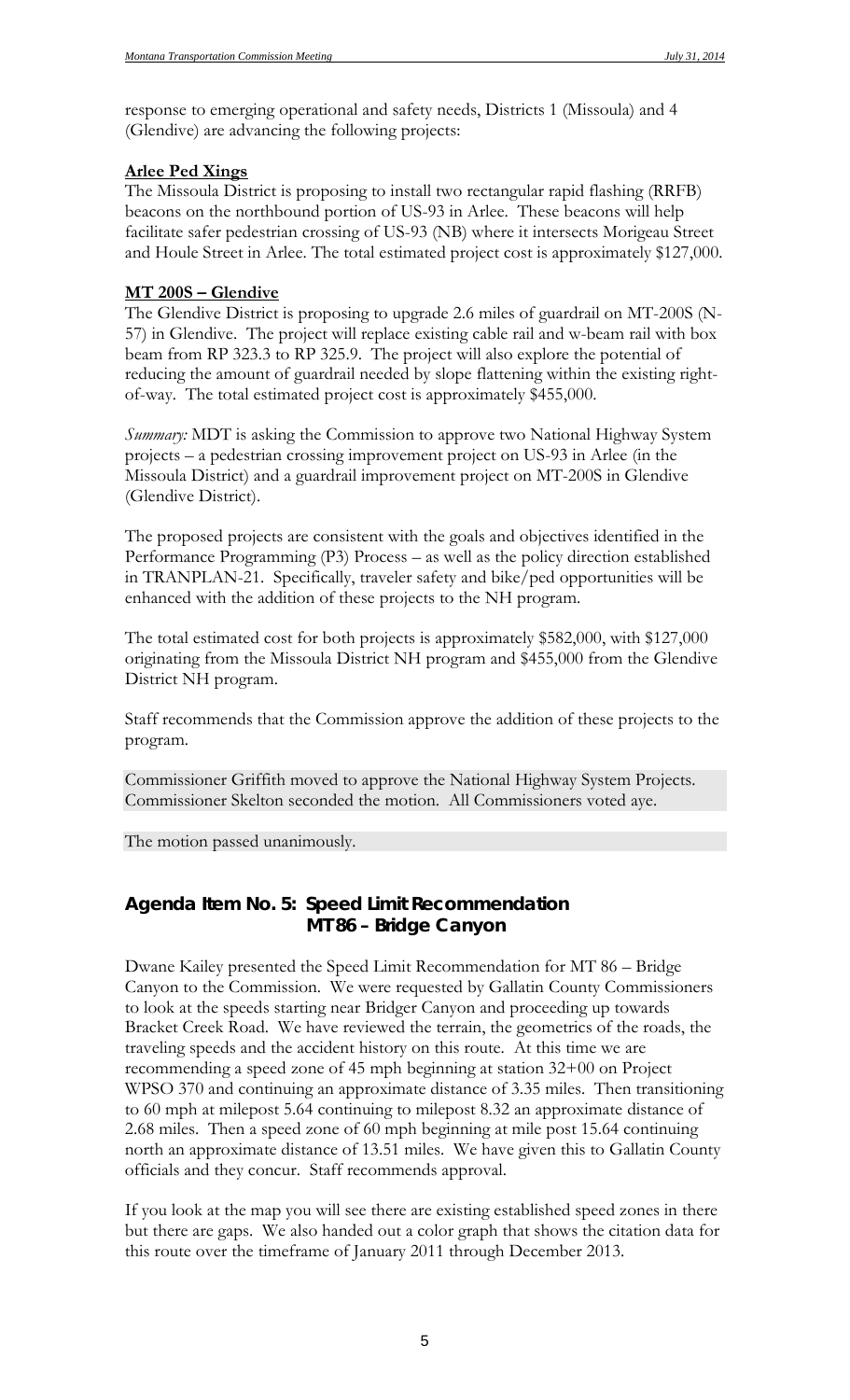Commissioner Howlett said looking at your graph for citations, if we put another speed limit in place I anticipate the red will be more prevalent with potential for more violations. Dwane Kailey said potentially yes. Commissioner Howlett said as long as the locals know about this. There's a lot of citations being issued.

Commissioner Griffith moved to approve the Speed Limit Recommendation for MT 96 – Bridge Canyon. Commissioner Skelton seconded the motion. All Commissioners voted aye.

#### The motion passed unanimously.

Commissioner Griffith said yesterday we ran into a couple of spots where a speed zone looked like it needed to be implemented. One is at Armington Junction. Do you have anything in the process to do a speed study there? Dwane Kailey said I'm not aware of one but I'll check with staff. Commissioner Griffith said even a temporary speed zone is warranted pending a speed study. Maybe by the next meeting you could check with the District and look at that. It was a zoo yesterday. I don't think it was even 10:00 a.m. but there was issues with it. It was a zoo. I'd appreciate if you could look at it and report back. Dwane Kailey said he would do that.

Commissioner Howlett said he invited the staff to make recommendations to be forwarded to the Commission. I don't believe we have to wait until there is another tragedy there. We looked at it; it's a very busy intersection. There's some personal accounts within the Commission of tragedies that have happened there. I would anticipate they will be submitting something but he also asked Dwane to follow up to do what we can to avert something happening in the future.

# *Agenda Item No. 6: Certificates of Completion April & May, 2014*

Dwane Kailey presented the Certificates of Completion for April & May, 2014 to the Commission. We've included a spreadsheet showing the same projects with the initial DBE Goal and Award, the committed DBE participation and then the final payment participation percentage. We had been asked by Commissioner Cobb to include information about the change in some of the projects. If you look at the spreadsheet it shows the bid amount and then final amount. At times those numbers can be fairly different. If you look at Lone Pine NE, you will see the bid amount was \$11.1 million and the final amount was \$13.2 million. I handed out an example of a potential report that we can provide you as part of the Certificates of Completion. If you look at Lone Pine, it will show you the actual bid amount on the right hand side, the approved change order amount and the approved contract amount. On the left hand side it shows how much was actually paid to the contractor. You will see differences in those two columns just because quantities change slightly here and there. It gives you a little better story of how we went from \$11million to \$13 million. It doesn't include all the detail from the change order but it does let you know there were change orders issued on those projects. If you'd like this report included in your packet, we'd be more than happy to include it.

Commissioner Cobb said he didn't think the Commission needed the report all the time. I just asked about where there were differences and he explained it to me and that was fine. Commissioner Howlett asked about the \$2 million change orders. Dwane Kailey said we had some soil issues on Lone Pine. I believe there was soft soils that we had to sub-ex and then replace with special borrow. Commissioner Howlett did not think the report was necessary every time but if a Commissioner questions something, then it would be appropriate. It's a good report.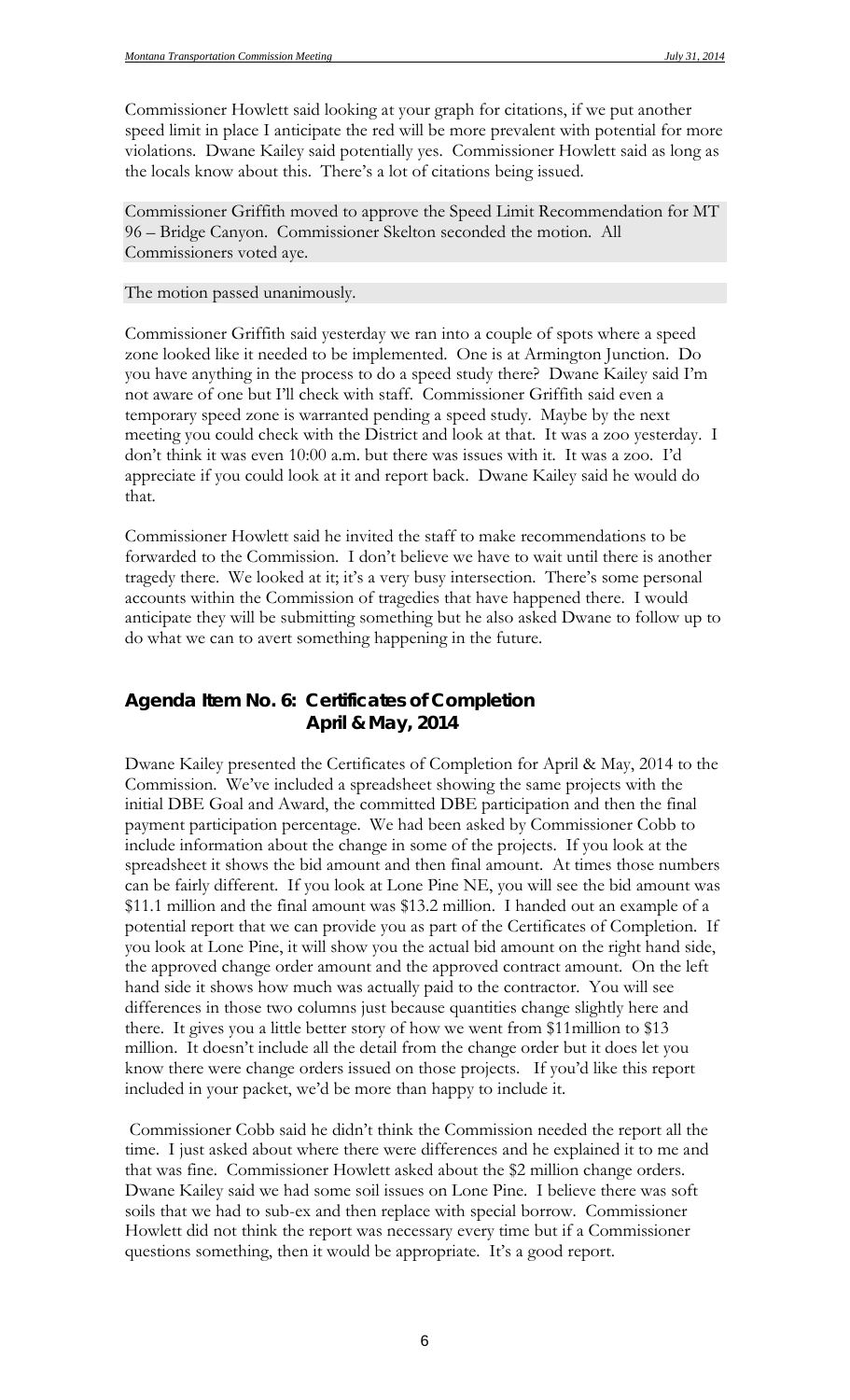Commissioner Griffith moved to approve the Certificates of Completion for April & May, 2014. Commissioner Skelton seconded the motion. All Commissioners voted aye.

The motion passed unanimously.

# *Agenda Item No. 7: Project Change Orders April & May, 2014*

Dwane Kailey presented the Project Change Orders for April & May, 2014 to the Commission. You will see a unique report on the very first project – the Custer Interchange in Helena. When we bid that project we had a fair amount of small items that we didn't have bid items for so we set up a fairly large miscellaneous work bid item knowing we were going to capture this work. Typically we like to capture that miscellaneous work with a change order and document that at the end of the project. As this was fairly substantial and covered a large number of different items, we wanted to provide you with the detail. Staff recommends approval of the change orders as presented.

Commissioner Howlett asked about the item with the name change that is a total of \$324,000. Dwane Kailey said that was correct. Commissioner Howlett asked if the \$324,000 was for something you didn't incorporate into the estimate. Dwane Kailey said we anticipated a little over \$250,000 for this type of work, so it is a little larger than we anticipated but we did anticipate this work taking place in the contract. Commissioner Howlett said if you anticipated \$250,000 why are we at \$324,000. Dwane Kailey said that is why we write the change orders to incorporate that into the contract. Again this work was anticipated but was little larger than we anticipated. So it was in the contract, it just went to a little bit higher value than anticipated. Commissioner Howlett said the contract stipulates changes orders to the tone of about \$250,000. Dwane Kailey said the miscellaneous work had a value of \$250,000. We anticipated this work and it was bid in the contact. The change order documents the exact work.

Commissioner Griffith asked about Gallatin Canyon. I understand sub-excavation but typically blasting and utility relocation should be done with change orders. Dwane Kailey said we have had some challenges on that project in blasting. We had to excavate a little more material than we anticipated plus I'm not sure we actually anticipated blasting some of that material so we did have to document it in a change order. Commissioner Griffith said isn't it true that once you scuff the surface, it's the contractor's responsibility versus the department's responsibility even if he has to blast it. Dwane Kailey said we try to give the contractor a reasonable expectation of what the material will be out there and if it differs, if the site conditions differ than what we anticipated or if the quantifies drastically change, then I believe we owe the contractor additional compensation or we negotiate additional compensation for that work. Commissioner Griffith said he was not happy with the million dollar change order on that project but I understand what you're saying.

Commissioner Skelton moved to approve the Project Change Orders for April & May, 2014. Commissioner Cobb seconded the motion. All Commissioners voted aye.

The motion passed unanimously.

# *Agenda Item No. 8: Liquidated Damages*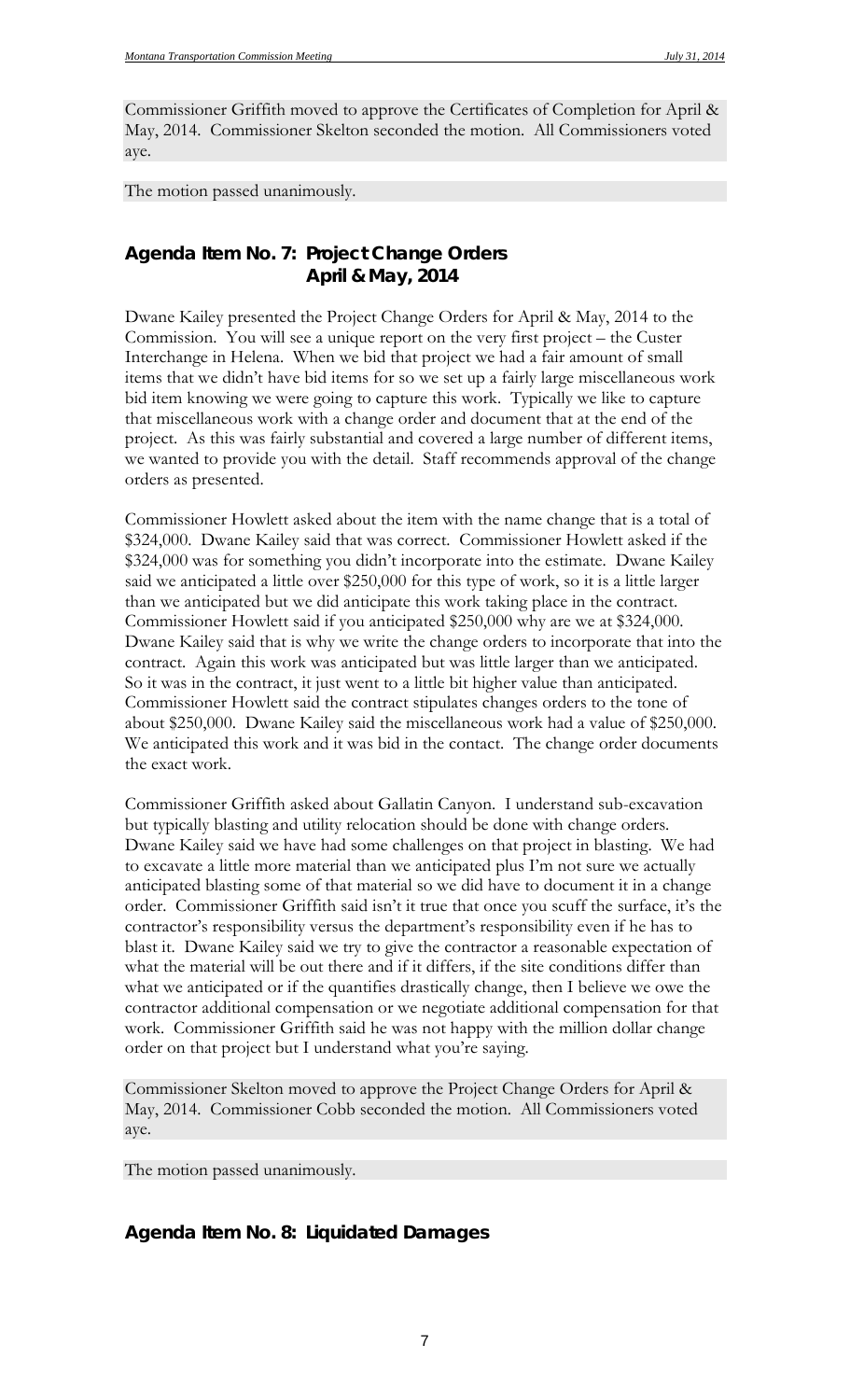Dwane Kailey presented the Liquidated Damages to the Commission. We have two projects for your review. The first one is North of Billings North. The contractor was Riverside Contracting out of Missoula. They had eight days of liquidated damages for a total amount of \$36,184.00. The second project is 2003 Planning Guardrails in Ravalli County. The contractor was H&L Construction, Inc. They had nine days of liquidated damages for a total amount of \$11,259.00. Neither contractor is disputing the liquidated damages. Again the Commission need do nothing unless they wish to adjust those amounts. Staff's recommendation is to leave them as is.

No action needed.

# *Agenda Item No. 9: Letting List – 2015 Proposed Letting Dates*

Dwane Kailey presented the Proposed Letting List and Proposed Letting Dates to the Commission. The Letting Dates were included in the hand out you received prior to the meeting. The Letting Lists are for August, September, October, November and December. August is going out the door very soon and is set in stone. September's is essentially set in stone. We believe we have enough money to make it through the end of the year. October is a different story as well as November and December. In October the projects listed, as well as the last two projects on the November Letting List, are 2014 projects that we are looking at for potential Redistribution Funds. Towards the end of August we should be notified by FHWA that we will be getting Redistribution Funds. We will pick projects off this list for those funds. November and December is dependent on a federal bill. As shown in your Letting List, these are projects the Commission has already approved for 2015. We are proposing to go forward with those if we get funds. Staff recommends approval of the Letting List as submitted.

Lynn Zanto explained Redistribution Funds. Every state has an obligation to obligate all the funds up to the level provided to them through FHWA. Not every states totally obligates all of their funds. So in August those funds are redistributed to states that met their full obligation. We've always obligated all our funding so we always get about \$5-12 million of additional obligation authority that we put towards a project that has been in the TCP. If you recall we put a TCP together where we intentionally over obligated and not all projects make it in for whatever reasons. Dwane is saying we've fully obligated all our funds through October. So for the most part we have no more obligation authority. We will get a little bit more funding pretty soon and then we put projects on the list. The other piece is the federal funding is still up in the air; we don't know about 2015. Hopefully today the House will take action but if not then we don't have obligation authority for 2015 projects. Commissioner Howlett asked about the projects that would be funded with additional money. If you don't get enough to fund, do those projects move to the top of the list for the next fiscal year of funding. They're already approved. Lynn Zanto said yes, as we put the TCP together, the respective District Administrators will place them in the list.

Commissioner Lambert said if we only get so much funding and we have a list of projects that we've already approved, how do you decide which projects move forward and get paid and which projects don't? Who makes that decision? Dwane Kailey said we've meet with Director and the District Administrators to go over the list. We prioritize projects that are important to the agency – all of them are very valid projects but we look at the ones that are important to the agency and that we have funding for. For example, safety is always a high priority to this agency. There are several safety projects in there. If that's all the money we get the new money may just fund those. If we get a little more, then we'll look to some high priority reconstruct projects that are in there now. It really depends on the dollars we get and how we can best leverage those dollars. We are not pre-decisional, we have to wait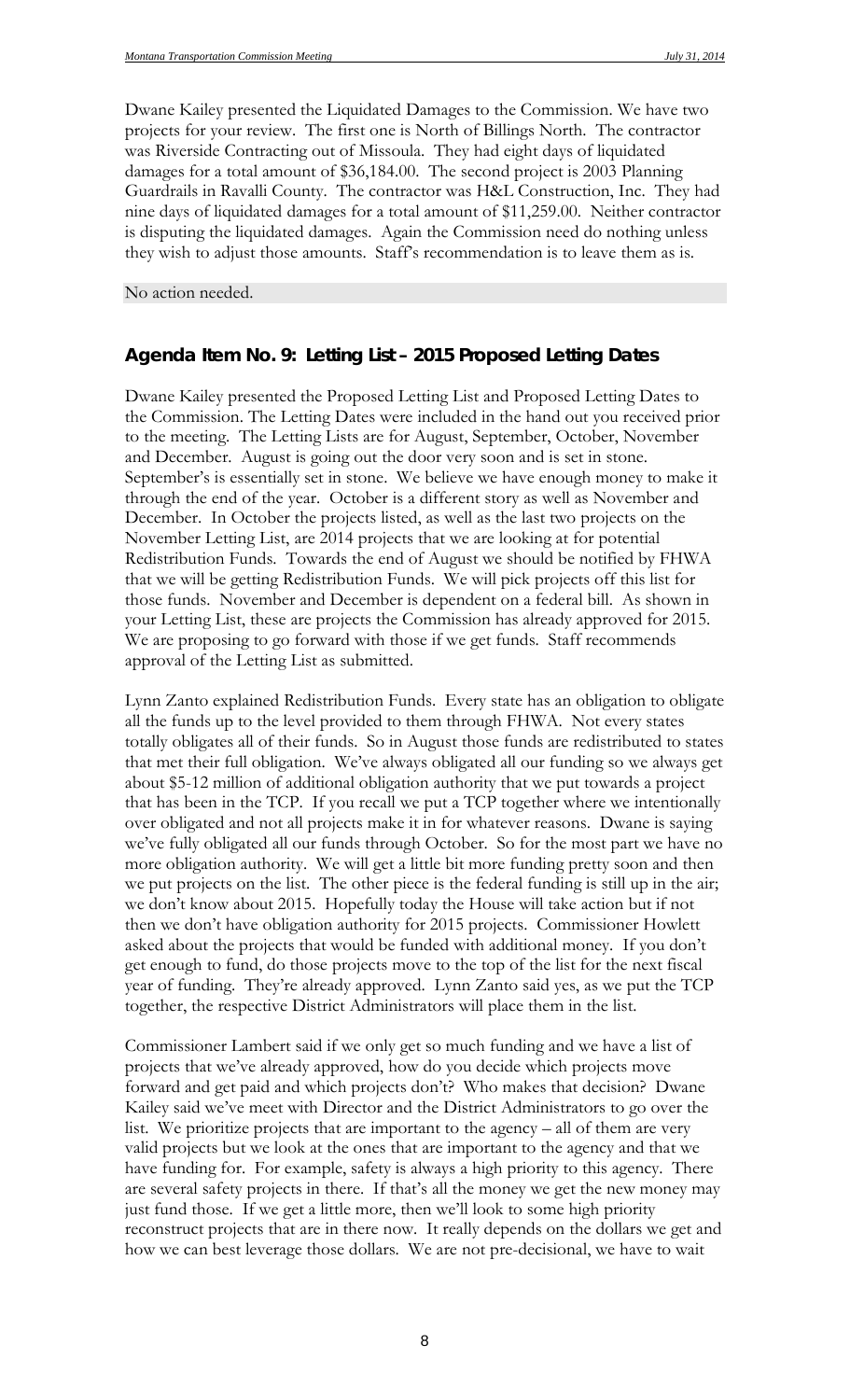until we get the Redistribution money but we're going to stick to this list and use the dollars as best we can.

Commissioner Skelton asked about the bridge item in Agenda Item 2. On the bridge placement at Circle the list says it is considered structurally deficient. If we don't let that project until 2018, is that a safety risk? Dwane Kailey said structurally deficient means there are issues with the bridge and, if we have significant safety issues, we will either put a load limit on that structure and/or close it. So no, just because it is structurally deficient does not mean it is about to fall down or that it is a safety risk to the traveling public. It just means that it has deficiencies and it's our mechanism of notifying us that we need to go in and make some major rehabilitation or reconstruction of that structure.

Commissioner Howlett said we don't want to be closing bridges. We dealt with that on this trip. If we start imposing load limits then we're looking at school buses and fire trucks and other things. If there is a safety issue, it ought to get a higher priority than being put in a schedule that might be four or five years out. Dwane Kailey said the only reason he was bringing up the load limits or the closure of a structure is that is our mechanism if it deteriorates to that point. This is no different than a roadway and the fact that we're starting to see deterioration on the bridge and we're nominating it for reconstruction. Is there concern that we're going to close it tomorrow? No. We are nominating it and in a process to get it fixed before we have to go to load restriction and/or closure.

Commissioner Skelton said her concern is that we know that the oil fields and their equipment in the Bakken it is receiving a lot more loads than in the past. Will that deteriorate the bridge quicker? We don't want a bridge crash in Circle, Montana. Dwane Kailey said you are asking some very good questions and you're right on. The additional loading from the Bakken and the truck traffic is having an effect on our system. When we inspect the bridges every two years we monitor and look back at the previous inspections. Again we try and nominate those structures in such a way that we will get them replaced prior to having major issues such as load restrictions or failure. I'm confident that we're nominating these in time to get them replaced prior to anything major happening. The only ones we struggle with are the wood structures because they are very difficult to assess and they can deteriorate somewhat overnight. By getting it into the system, we are going to get it designed and get it replaced before it has major issues.

Commissioner Skelton asked about inspecting them every two years. Dwane said we inspect them every two years unless we see issues and then we put them on a quicker inspection schedule of 12 months. Commissioner Skelton asked who inspected them. Dwane said it is coordinated out of the Helena Headquarters. Our Bridge Bureau runs that program, however, the inspectors are typically out in the Districts under the District Administrator. It is all coordinated out of Helena, the data base is in Helena and it's checked and verified in Helena but all the inspection activities are typically in the district with oversight by Helena. Commissioner Skelton asked if they could assume the bridge was inspected in 2014. Dwane said yes. We are actually looking at a new innovative product called "bridge in a backpack". It is a new feature we may use on this structure. It is a very unique product. We want to evaluate it. That product with several others I think will be a great tool box for replacing these types of structures and make us more innovative and more competitive with our contractors. We may look at using this on this structure. Commissioner Howlett asked Dwane if there were more periodic inspections that the Commission be apprised of any conditions that may change in that bridge.

Commissioner Griffith moved to approve the Letting Lists. Commissioner Skelton seconded the motion. All Commissioners voted aye.

The motion passed unanimously.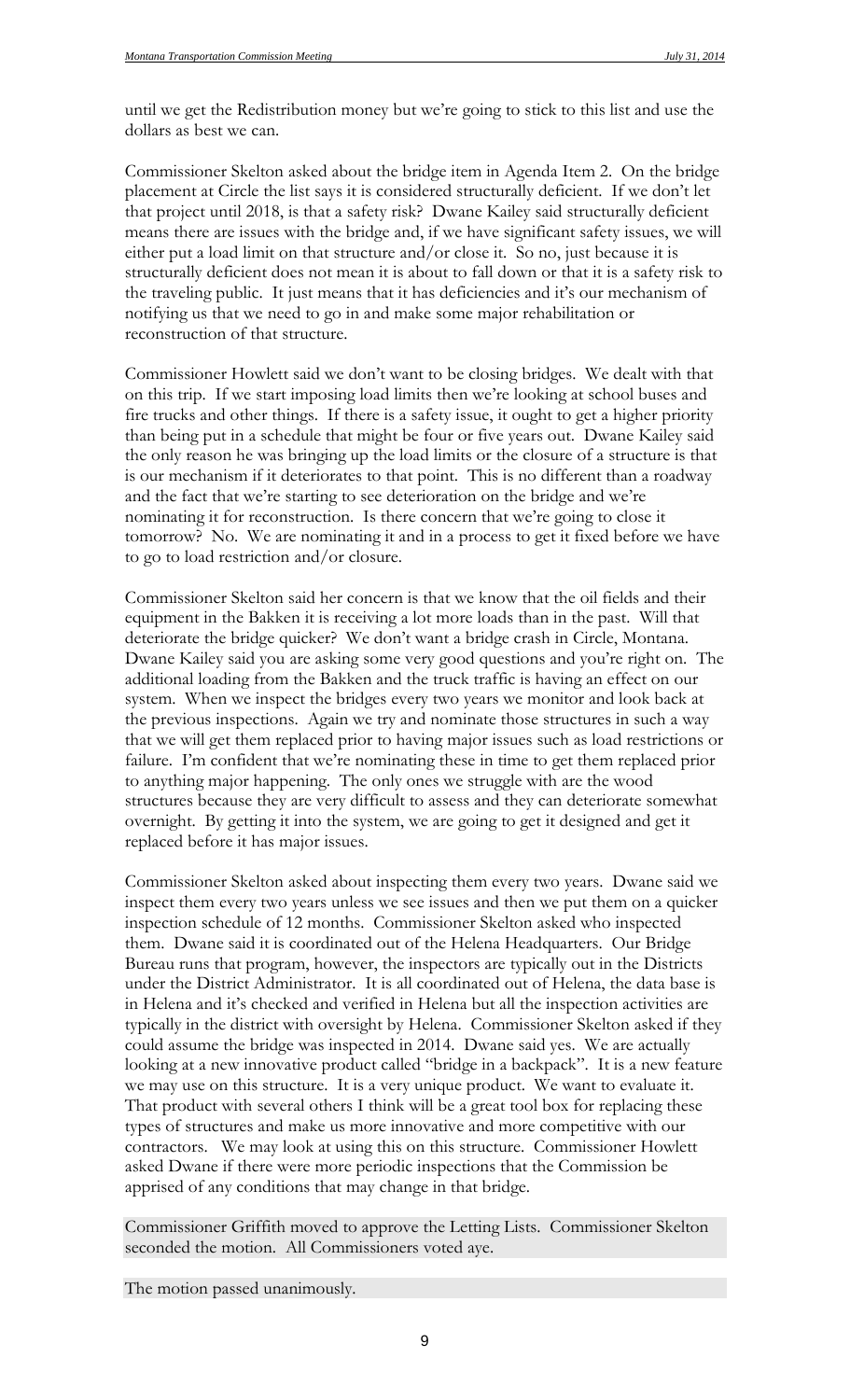### *Directors Discussion & Follow-up*

#### *Federal Funding*

Director Tooley said we're all interested in funding and as you know we pay attention to it daily. I have no updates past what we talked about yesterday in Browning. The House passed a bill and sent it to the Senate and the Senate attempted to attach four amendments to it one of which made it through the process and they sent it back to the House. The House has promised to strip off any amendments and send it right back to the Senate. That pretty much needs to happen today. Lynn is checking every five minutes to see what's happening. If the House does send it back over to the Senate they would ideally accept it and send it on to the President and we'll have a stop-gap funding measure by the end of the day. If not I anticipate that members of Congress will start heading home as early as tomorrow morning for Recess and Federal Highways on August 1st will be forced to start cash management which we have a Contingency Plan for. The real effect comes with bid lettings. We're going to have to change how we look at bid lettings until we know we have money. We can continue to finish off this construction season but 2015 construction is on hold until we know we have money. That's where we're at and I'm going to keep watching through this whole meeting and hopefully by the end of the meeting we'll have some word on where the House is going.

#### *DBE*

Staff has prepared a number of handouts. The Commission has a concern about the fact that there are a few DBE's who are bidding and receiving prime contracts and that is the total our DBE participation. These reports will show the bid sheets and award time that there is money going to DBE's down the line. Although there are a couple of very successful DBE's now bidding as primes, even if you took them out, we would still be meeting goal with the rest of the DBE work being done. So while I think we should celebrate the fact that a couple of DBE's have succeeded to the point where they are bidding as primes, the overall goal is being met even if you subtract the amount of money those firms are winning as prime contractors. Lynn Zanto said this report goes through the June letting so it's very current. Director Tooley said he was satisfied that there are DBE firms getting work beyond what we previously understood.

Commissioner Cobb asked when we started saying you didn't have to meet a DBE goal. Is that recent? Director Tooley said it happened within the past few months. Commissioner Cobb said as we go forward it will be interesting to see if they are dropping the subcontractors. Are they having less and less chance to work? Director Tooley said this report looks back and we all have the same interest going forward – we do want to see the DBE firms succeed. Commissioner Cobb said he appreciated the information. Are the DBE contractors even putting in bids? You talked to the subcontractors, are they even talking to the contractors to try and get bids? Patti McCubbins said yes they are. Commissioner Cobb said if the subcontractors are not out there trying to get work then … is there a way of finding out if they are actively talking to the contractors? Patti McCubbins said yes there is a way to find that out and we can include it in the next report. Commissioner Cobb said the reason he would like the information is because we don't want to blame the contractors for not getting DBE's if the DBE's are not even trying to get the work. Are they making the extra effort to talk to the contractors? If they are not trying then it defeats the program. Commissioner Howlett asked Patti McCubbins to go through the bid document to see what gets reported on every single bid regarding the DBE projects. Literally those things you're requesting about participation are reported on every single project, is that correct? Patti McCubbins said yes, we can see who bid and who didn't. Commissioner Howlett asked her if she'd seen any significant changes. Patti McCubbins said we have not but that is something we can watch. I can say that our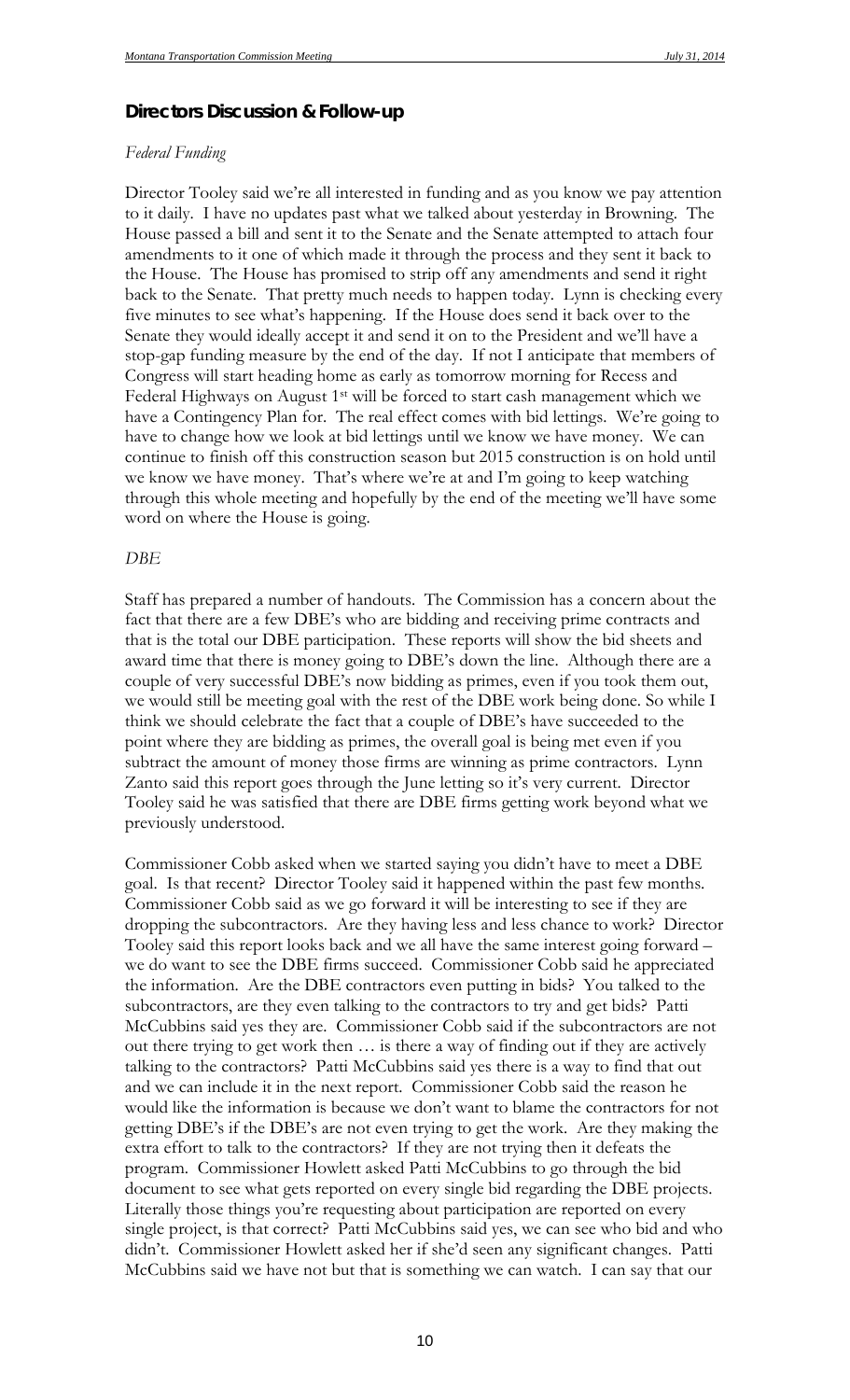DBE's bid on jobs but they aren't always successful. They may attempt to look at the job but may not be equipped to do that job. We have a component that is called "ready, willing, and able" to do the job. That's why you'll see some of these contractors have moved beyond that. They've been a DBE a long time and have grown to be bigger and can compete and do more of the work as a whole than some of the smaller firms. Our challenge now is to take those and get them up to the same level as those folks. That's not something this program has always focused on. Commissioner Howlett said every single bid document has the information that Commissioner Cobb is requesting, and every contractor wanting to claim DBE has to fill it out and report on who was interested and who wasn't interested. Patti McCubbins said they could still look at that but at this point we can't enforce it because we don't have the race consciousness – it is race neutral but we can still track it. Commissioner Howlett thanked Commissioner Cobb for raising that issue. It will be interesting to see the results. We raised this issue yesterday on the tour with Senator Walsh's staff. There is widespread concern that some of these smaller companies are not getting the opportunity to bid because of the race neutral policy. We specifically addressed the issue in the Ninth Circuit decision and that is applied differently here than in other places. There needs to be some consistency with the application of DBE from the national level.

#### *Digital Billboards*

On Monday I had a visit with a number of individuals who are interested in digital billboards. The last time this was raised was in 2007-08. Since that time 43 of the 46 states that allow billboards of any kind on their system have allowed some number of digital billboards. We are one of three states that don't. We had a pretty good discussion about digital billboards and, while that needs to be noticed before you take any type of action, the ARM's fall under your jurisdiction to change or not. I just wanted to bring it to your attention. If you're interested in pursuing something like this then I will instruct staff to begin drafting potential changes to ARM for your consideration in September or later. I was surprised because I was expecting some push-back from staff but they actually listed some potential benefits from this including the possibility that you might be able to reduce the number of overall billboards on our system and take away some of the clutter because these digital billboards can accommodate six or seven advertisers on one billboard. The concerns are going to be the same as they were before that we don't want Montana to look like Las Vegas. The industry is aware of that and they don't want that to occur either; they are more interested in the more urban centers and potentially reducing the number of billboards they have to service. If the Commissioner is so inclined, we'll start giving you some options for September to consider.

Commissioner Howlett said I was on the Commission when we last discussed it and one of the things that came up was the light pollution issue, the intensity of the lights. There were a number of unique advantages including the use of amber alerts that were a part of that discussion. I think we've reached an era in technology where things have become a whole lot more accessible. Of particular concern to me is the fact that billboard sign regulation in Montana doesn't try to enforce state law on Indian Reservations. I'm appalled at the number of signs as you drive through the Flathead Indian Reservation, they just permeate that beautiful scenery. I would encourage the state to work with the Tribes to see if there is common ground that whatever we might offer could be with Tribal consent to be enforced on the Reservations. That's really open range there for signs. I think the Tribe is reluctant to engage in that battle with the State although the State has already said they won't enforce our regulations on the Reservation but there are a number of people in the Tribal community that have expressed concerns about the signs that are all along Hwy 93 from border to border. It's obtrusive to say the least. If there were ways to limit that, multiple advertising with fewer signs, I know that would make the residents there a lot more comfortable and I would encourage that. I don't know the situation on other Reservations.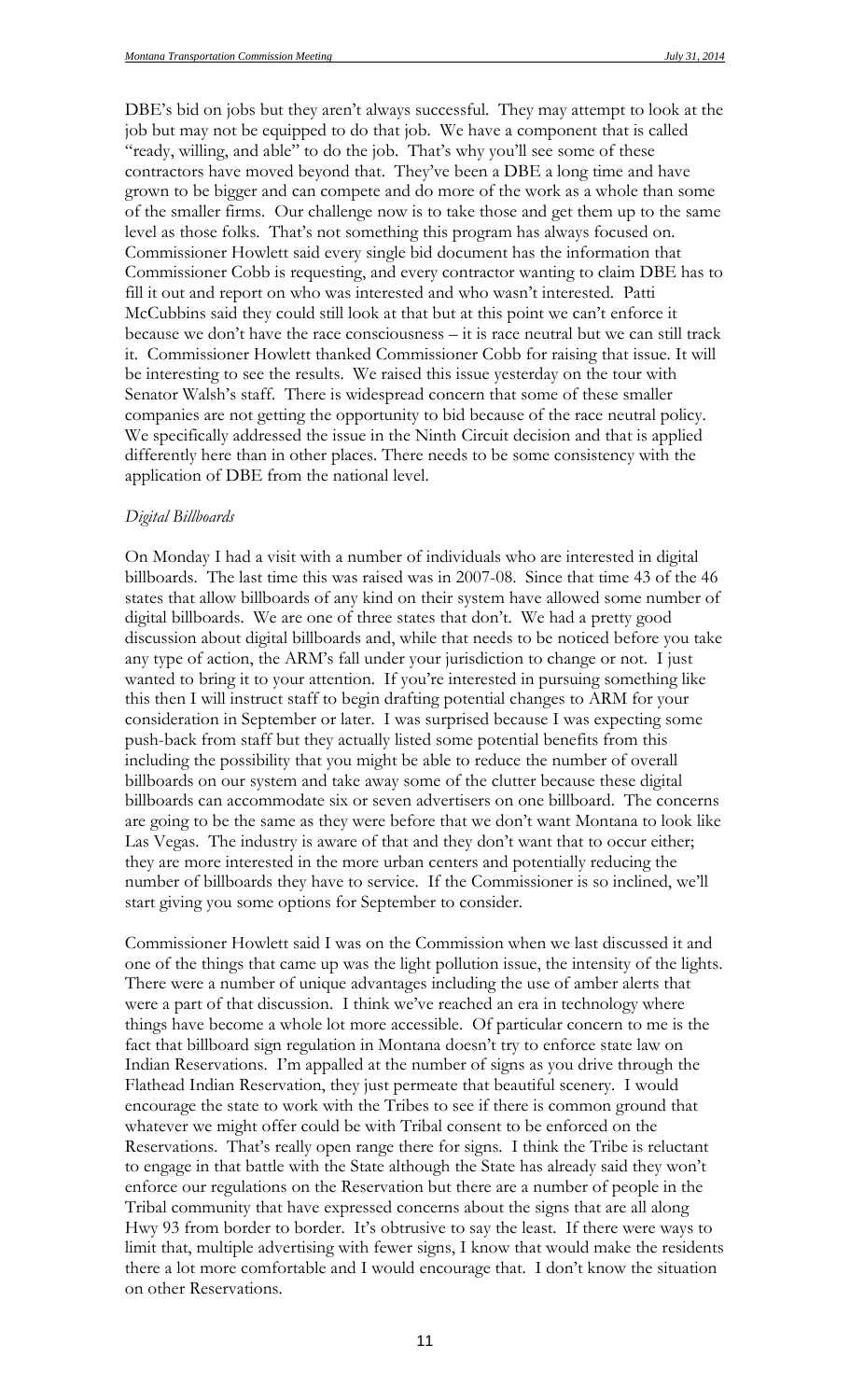Commissioner Griffith said I also sat on the Commission during the billboard issue. At the time most of the protest was from the Missoula area about light pollution. I did not support doing electronic billboards at that point because of light pollution but also because of the number of billboards all the way through the system. I'll bet dollars to donuts that the number of billboards out there since I've been on the Commission has doubled and maybe tripled. While I'm sympathetic to electronic media having access to the billboard system, I am also personally at an impasse for another sign on the system. We still get into the problem of people wanting to advertise more than what the law allows and I know we've made a concerted effort to correct those but it's sort of getting away again. I see people advertising for things in town in their backyard and that's not the intent of the law. If we look at this, I would personally like a moratorium on all billboards. Maybe we could allow electronic to be a replacement for a billboard. I don't know how you do that but I think we're saturated with billboards. I'm not inclined to do additional billboards; I'd like to see a limit. I don't know if that is within our purview.

Tim Reardon said the statute gives no authority to simply blanket limit. There are statutes and regulations in place, both state and federal, as to where you can put billboards and the circumstances under which you can put them but there is no cap. Could the Legislature put a cap? Probably. Could the Legislature come back and put a moratorium in place permanently? Yes, I think they could do that. One of the problems you have with outdoor advertising is that if you try to get rid of a sign, through government action, you're likely looking at a "takings" argument and you're going to have buy it. In the Gallatin Canyon a few years ago we had a considerable effort by the county to do that and the cost to purchase that sign and the contracted advertising was pretty high and the county backed away from it. It's another area of the state like the Flathead where it has certain pristine qualities and billboards run counter to the whole idea of the highway beautification laws that tried to clean things up. But that's the reality if you start trying to get rid of them, then the government is engaged in a "taking" process that you might have to compensate for it. Commissioner Griffith said other states have done that, Oregon being one of them. You hardly see a billboard in Oregon. Tim Reardon said it also depends on the route. For example in Helena the City has allowed an electronic billboard on Cedar Street. I believe there is also one or two in Billings off system. So they are out there. I don't know about Oregon whether they had a restrictive law to begin with or they had to buy them. Commissioner Griffith said for me it's bigger than electronic billboards. I don't like the clutter.

Commissioner Cobb asked what the Commission could do. Tim Reardon said when this issue first came up, there were alternate proposals in front of the Commission. One would have allowed signs and regulated the number of messages it could contain, how long the message could be displayed, how quickly the message would change. Then there was a proposal to ban electronic billboards altogether. Commissioner Cobb asked what authority the Commission had for regular billboards. Tim Reardon said they are regulated by statute and they are licensed and permitted through the Outdoor Advertising Program. If it would help maybe we could do a presentation to the Commission. Commissioner Cobb said I would like to know because you can always regulate something to death. You might have the final say-so on things but you can change the rules. If you don't like something you can regulate it to death. So you wonder if there are too many billboards out there and we have money being spent to get rid of billboards but they keep increasing. There should be some way to limit them. There are too many billboards out there and they keep increasing. What can we regulate? Can we have a moratorium on billboards or make it cost more to have them across Montana? Tim Reardon said they are presently regulated by spacing. Commissioner Cobb said we could regulate them by saying you couldn't have them within 20 miles of each other. Tim Reardon asked if the Commission wanted a presentation on the statutes and regulations. Commissioner Howlett said that would be good for the next meeting.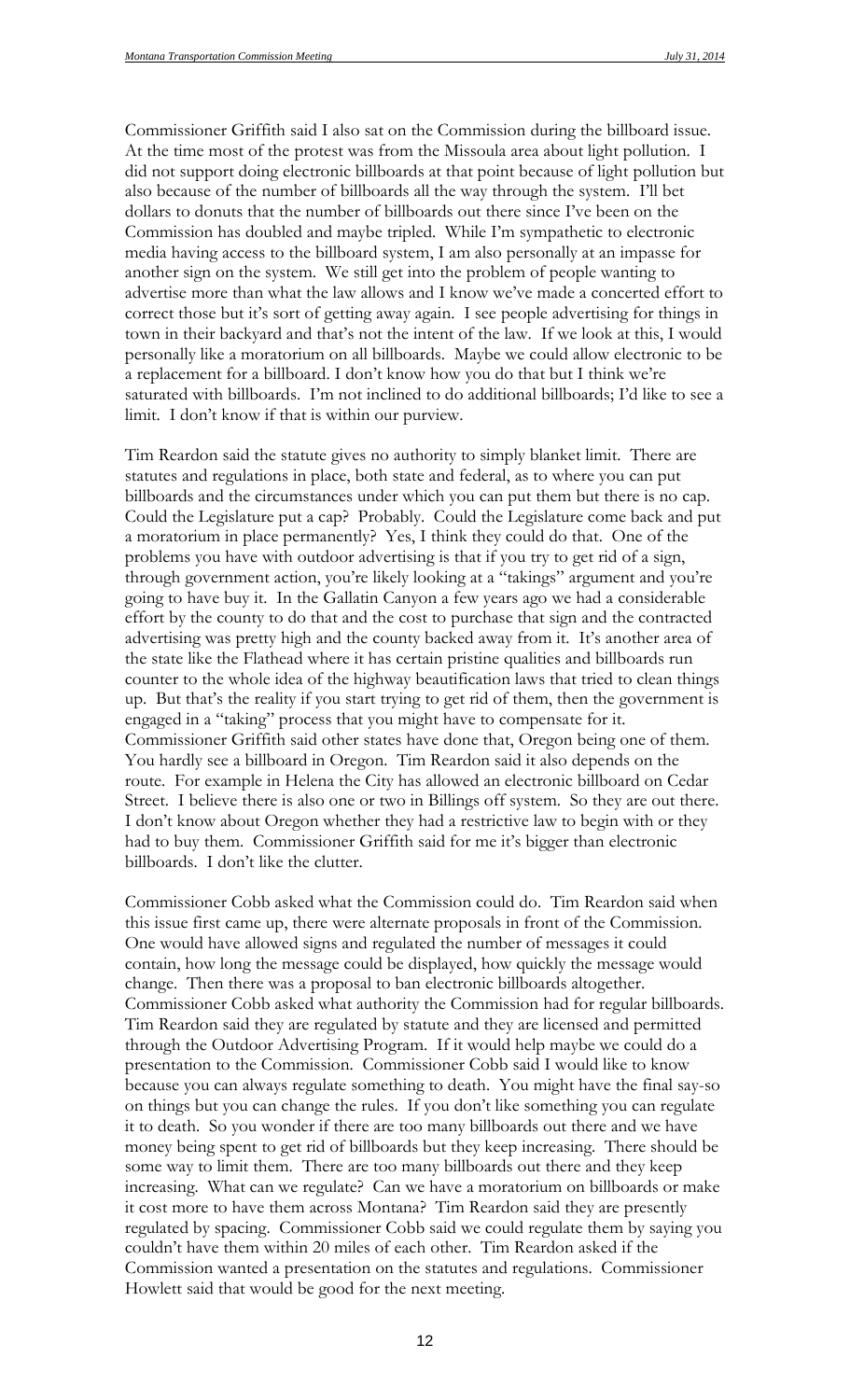#### *FHWA*

Kevin McLaury said I'm also anxiously waiting to hear from Washington D.C. I just asked my folks in D.C. what they were hearing. They are hoping to hear something this afternoon. Director Tooley said the House has scheduled one hour of debate on the bill at 1 p.m. eastern time. They are expecting to vote on it this afternoon. They aren't going to allow any amendments; it's going to be an up or down vote and send it right back to the Senate. Commissioner Howlett asked about the amendments. Kevin said there were two amendments that passed from the floor. Director Tooley said they sent two over that were contradictory to each other. Lynn Zanto said one amendment was to change the time frame. So the House bill would have extended it through May 31st. One of the amendments reduces the funding so that it would only be through December 19<sup>th</sup>. That passed. The other was a different set of revenue funding options. Two other amendments failed – one was to phase out the Devolution Bill, reduce the federal gas tax to \$.036 per gallon from its current \$.184 and basically start reducing the federal program. That failed pretty significantly. The other amendment was to exempt projects during an emergency or disaster event from the federal permitting process. That also failed. Kevin McLaury said there is still hope for something today.

Commissioner Howlett said the House bill seems to have more stability than the Senate amendments. It's of a longer duration. Lynn Zanto said the Senate wants a shorter term because after December Congress changes with new members and it is like starting over. The Senate is very interested in getting a long-term fix so the shorter duration is with the hope that they will continue to try before the end of the calendar year.

Kevin McLaury said regarding the funding, I want to make clear that there are three different elements to the funding. We talked a little bit about the August Redistribution. That's affectionately called the "grab bag" in Montana. That is one funding piece. The second is the long-term funding bill going forward. As we approach the end of this month and the first part of next month, we are going into a cash management mode which is going to slow payments down. Essentially any project that hasn't been let and has been approved through our funding system, there is a promise from the federal government that we will pay our share. We are typically paying daily when things are good and sometimes twice a day. The Cash Management Act say we need to make payments at least every two weeks. So we'll see a slowing of payments. What that means to the department is that you're going to have to carry some payments that normally we would have paid already. I know the department has done a lot of work doing "what if" scenarios so I think you're pretty well positioned on that.

Commissioner Griffith asked if you are telling them "the checks in the mail." Kevin McLaury said if you want to look at it like that, sure but there is a commitment to pay. That is the third point I wanted to make clear – any projects that are let and the federal government says you have the obligation authority to do that and the money, there is a fiduciary responsibility on us to make those payments and we will make those payments, however, they will be made a lot slower than we have in the past. The Cash Management Act says we have to make payments every two weeks but there are some nuances there. Commissioner Howlett said every two weeks would be a welcome thing because the agency I deal with sometimes takes six months to two years before we see payments. That's an HHS program not a DOT program. Kevin McLaury said you can get into some cash management issues because you have contractors who are working and submitting bill and it's kind of a domino effect. Obviously we want to keep worker's working and projects moving so we can employ those folks in the construction industry. Contractors will ultimately have to carry some of the load a little bit because obviously if the department doesn't have the cash to pay them then the contractors don't have the cash to buy supplies so it's a domino effect.